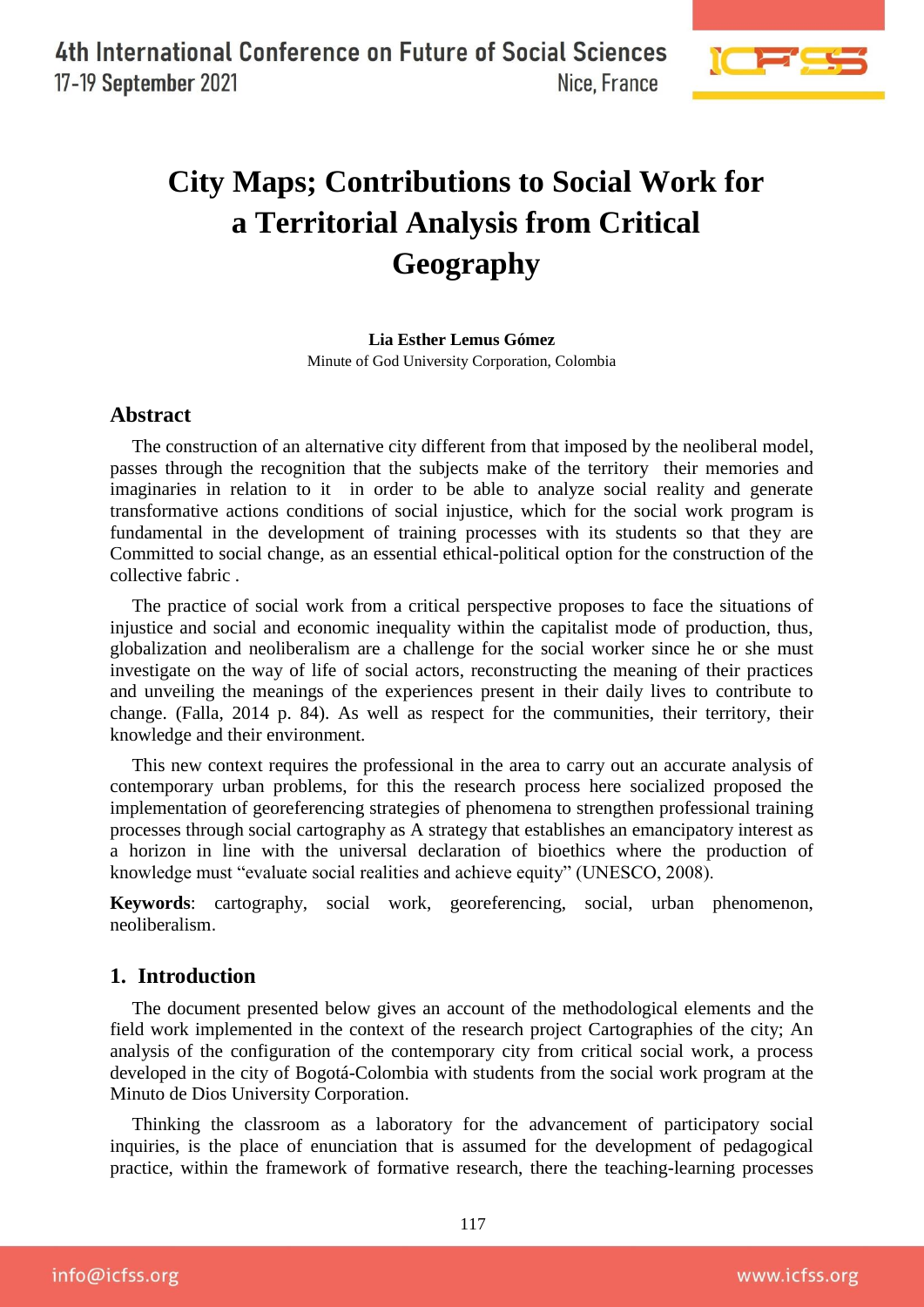

point towards the consolidation of critical thought (Giroux, 2006. 203) which makes a situated reading of the space and the phenomena of reality in which the social worker intervenes as a field of action.

The document is divided into four sections as follows: first section presents the proposed methodological bets developed in light of the investigative process, emphasizing the possibilities Other than in contemporary emerging methodological terms. The second chapter addresses the discussions given through the formative research experience called Callejear for transformation proposal that focuses on the transformation of traditional pedagogical practices around the training of social workers. The third section of the document gives an account of the conclusions and final reflections on participatory pedagogical research as a strategy for strengthening the training processes of social workers. Finally, a series of recommendations are presented in the field of social worker training from the relationship of critical geographies and critical social work.

#### **2. The methodological approach**

The field of contemporary qualitative research is presented as a scenario of opportunity for the faculties of Latin American Social and Human Sciences, which implies a fundamental challenge for teachers and researchers in our region. Will we be able to question the ways in which we have been known? and classified? Can we distance ourselves from the colonial matrix to analyze our realities and thus transform them? Will we be able to build our own knowledge alternatives without condemning ourselves to scientific and technological ostracism?

The counter-hegemonic struggle around investigative practices is linked to ceasing to see ourselves as passive subjects which are the echo of Paris, London, Amsterdam, among others (Fanon, 1961). Assuming a decolonization posture linked to the transformation of methodological praxis, theoretical corpus and paradigmatic scenarios; This process is disruptive and dynamic since it forces societies to understand their memories by analyzing the structural systems and the relations of domination that the colonial regimes of "truth, science and justice" have generated over their bodies (Denzin and others 2011). This process is linked to the construction of a flexible proposal in the design that includes the participatory community (Denzin 1989, p. 81), the territorial (Lefebvre, 1991) and the idea of transformation as transversal elements to the pedagogical act.

Participatory community research from a transformative territorial perspective is based on the idea that people are arbiters of their own presence in the world and therefore have the possibility and / or need to define and reinvent it according to their wishes in the territory. and needs (Harvey 2012) The function of social research consists, in this context, in expanding the interpretive universe around the conditions of life in contemporary cities from three transversal elements: the multiplicity of voices, the territory and the transformation (See table 1.). "The mission of Social Science research is to help community life prosper, offering people the tools they need to reach common conclusions" (Clifford 2011 p. 309).

| Multiplicity of | Action and knowledge in and about the phenomena of social reality is not             |
|-----------------|--------------------------------------------------------------------------------------|
| voices          | impartial, it is linked to the needs, interests, and life positions of the subjects, |
|                 | which brings with it tensions, contradictions and territorial disputes around power  |
|                 | and knowledge. Participatory community research is constituted from a collective     |
|                 | task in which all the actors involved are located and defined as subjects of doing   |
|                 | and knowing, taking up Guiso "subjects capable of knowing, defining and deciding     |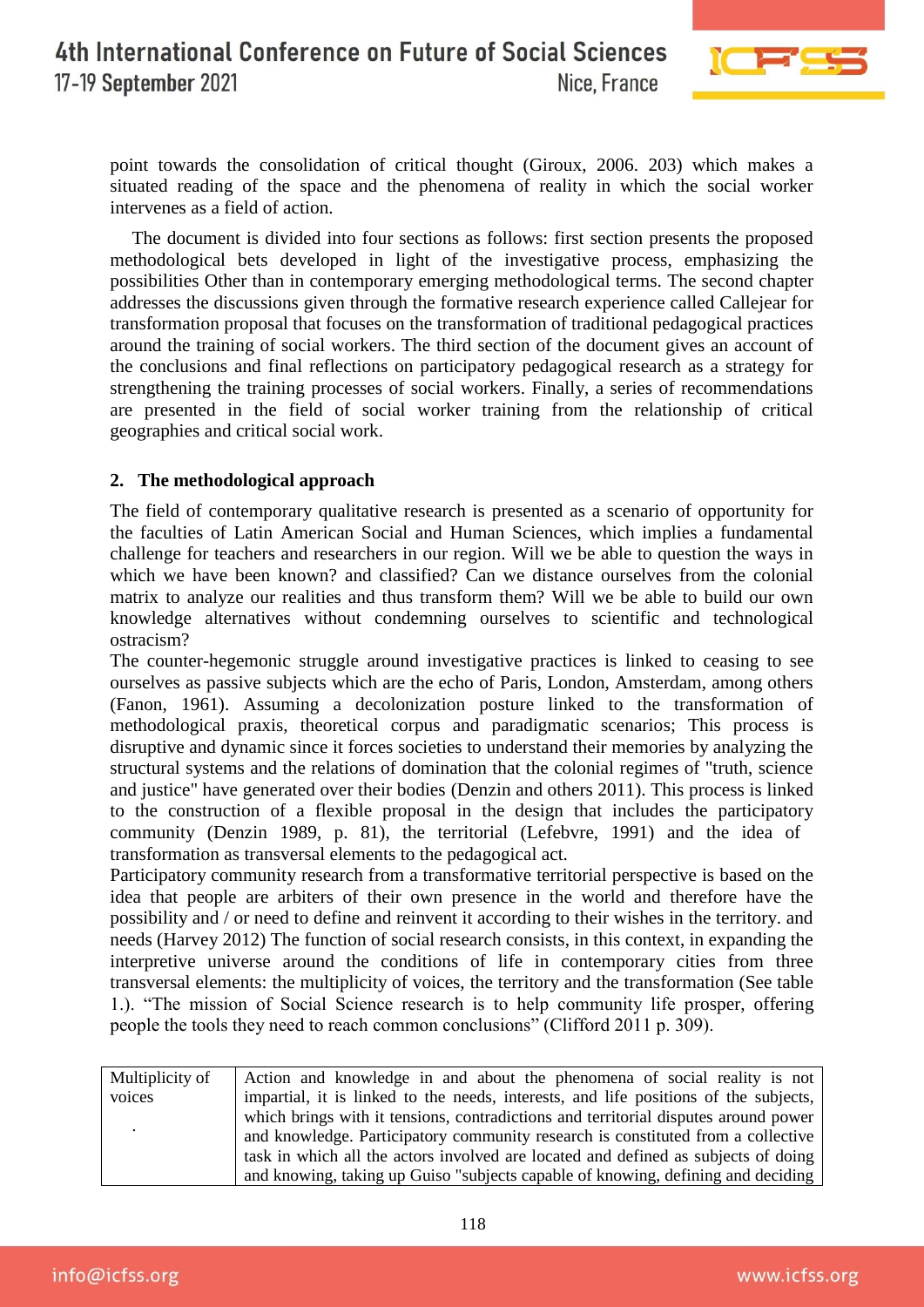

|                 | on the issues of environmental, social reality, cultural, economic and political,<br>which with relevance requires studying and transforming $"(2013, p. 206)$                                                                                                                                                                                                                                                                                                                                                                                                                                                                                                                                                                                                                                                                     |
|-----------------|------------------------------------------------------------------------------------------------------------------------------------------------------------------------------------------------------------------------------------------------------------------------------------------------------------------------------------------------------------------------------------------------------------------------------------------------------------------------------------------------------------------------------------------------------------------------------------------------------------------------------------------------------------------------------------------------------------------------------------------------------------------------------------------------------------------------------------|
| The territory   | The territory from this formative research commitment is a social construction, the<br>appropriate space is generated from human interaction with the natural space, in it<br>a dialectical relationship is established between the productive forces and with the<br>means of production; in addition, there are processes of connectivity and<br>interconnection (Santos, 1994 p. 15) that are in permanent movement, renewal and<br>transformation, accounting for the dynamics in the constitution of the phenomena<br>of reality.                                                                                                                                                                                                                                                                                             |
| Transformation. | The transformation from this investigative perspective places the subjects involved<br>in a scenario, which they know and configure with their daily actions (Guiso 2013,<br>p. 106). This process of analysis and observation of the phenomena of social<br>reality enables them to acquire tools that allow them to contrast.<br>that allow you to recognize, define and decide on the territorial elements that you<br>want to study and if you want to re-signify, this process of change is not only in<br>relation to objects or subjects of study, it is linked to a process of reflexivity that<br>forces you to de -territorialize so that a subject willing to build new human and<br>nature bonds emerges, with creative abilities that allow them to elaborate new<br>questions and propose novel community responses. |

*Table 1. Interpretive elements for a participatory community research with a territorial perspective. (2021). Own elaboration*.

There is a traditional theoretical research that brings with it a time lag in relation to the transformations of social reality (Zemelman 2005, p. 93) and perpetuates the violence and inequality of colonial power, underestimating and turning a good part of the researchers of the faculties of Social and Human Sciences in Latin America into mere instruments (Guiso, 2013, p. 102).

Participatory community-based formative research from a transformative territorial perspective is constituted from a collective task in which all the actors involved are located and defined as subjects of doing and knowing, taking up Guiso "subjects capable of knowing, defining and deciding on the issues of environmental, social, cultural, economic and political reality, which with relevance requires studying and transforming" (2013, p. 206).

The decolonial paradigm guides the research by its self-reflective character (Beltrán, 2010 p. 18), the approach is participatory research, characterized by enabling the constitution of collective knowledge, combining research, educational work and action (Hall, 1988, p.150), the research methodology is social mapping, which allows communities to produce localized knowledge in the light of their territorial reality (Peña, 2011). Social mapping is conceived as a dialogic technique (Fals Borda 1987) to address contemporary conflicts around urban territories.

The process is developed within the framework of a formative research project in the city of Bogota, capital of the country, the metropolis currently has approximately 8 and a half million inhabitants, and has been the largest recipient of internally displaced persons as a result of the war that the country has experienced for more than fifty years, It is currently the most unequal city in the country and about 60% of the population is in poverty and extreme poverty as a result of the implementation of neoliberal policies in a vertical and violent manner during the last 40 years, which has generated an excessive growth of hyper-degraded areas throughout the urban area, exacerbated by the effects of the covid 19 pandemic.

info@icfss.org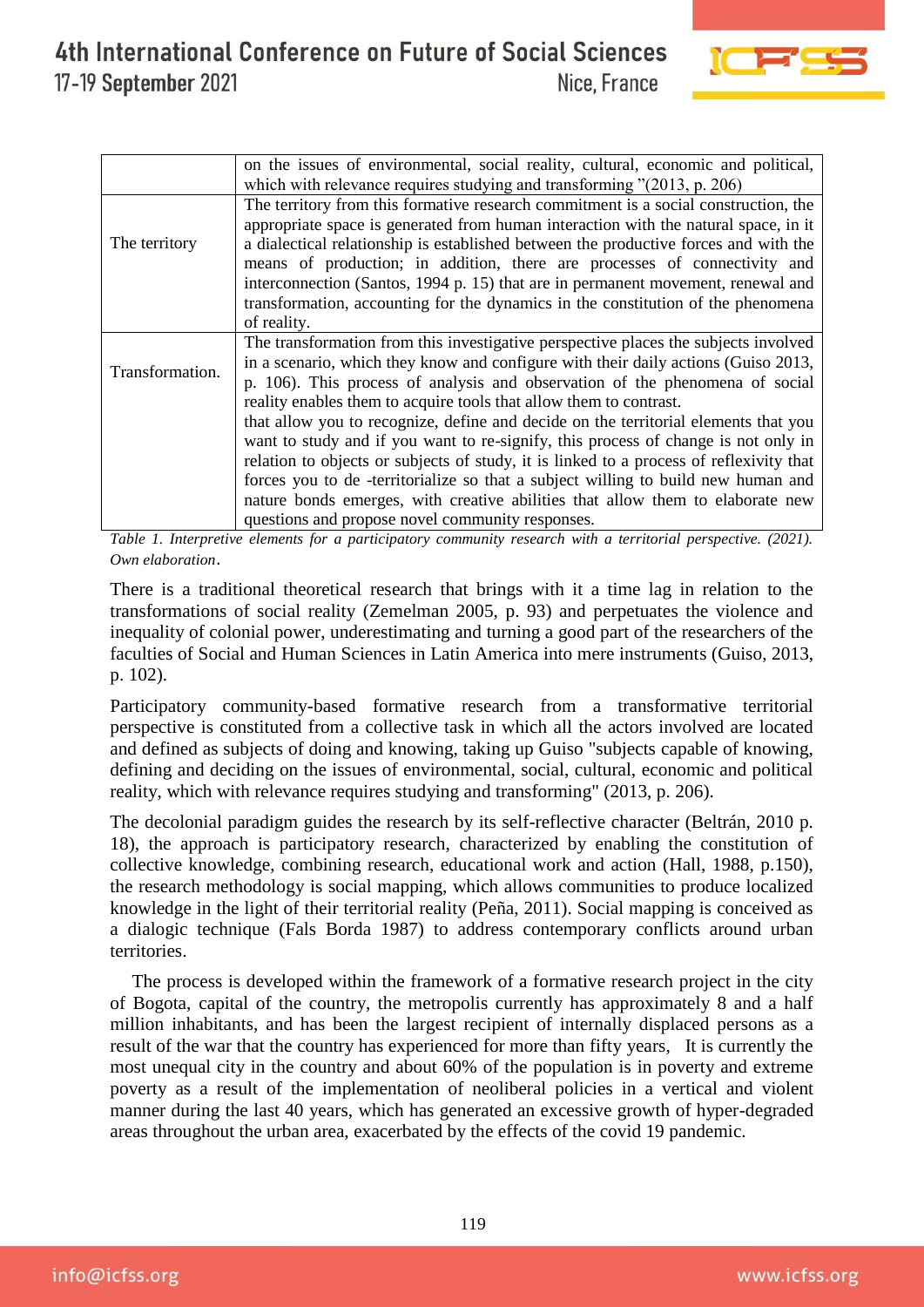

# **3. Street in order to transform**

From the ambiguity in the social sciences, spatial configurations have been seen as a process of naturalization, i.e. people do not recognize the processes of structuring the spatial order but are alienated to the context and are not questioned but normalized, therefore in the studies of space (physical) it is constituted as fragmentations of the territory and from what exists in space as (Economy, population, vegetation, among others). According to (SANTOS,1996) spatial relations are social relations that occur through spaces of human interaction, where they must not necessarily be harmonious but contradictory and are constituted through processes that in turn are in constant movement. LEFEBVRE (social) space is a (social) product, where each society, each mode of production produces its own space.

He also proposes an analysis of space where he discovers the social relations that are woven among themselves; - Spatial practices (perceived space): Spatial (social) practice is a practical matter, which employs accumulated knowledge, involving a process of signification and construction of meaning. - Representations of space (conceived space): These are mediated by relative and changing knowledge and play a determining role in social and political (spatial) practices - Representational spaces (lived space): In this space users make symbolic use of natural objects, and non-verbal signs and are constituted in everyday life. This triad is held together by relationships and combines in different ways to produce a space according to its modes of production and its historical period, these relationships are never stable but make it possible to interpret societies from different points of view. (HARVEY, 1973) The (social) space is the social production of space and time which he considers inseparable categories, it is a scenario of political struggle and social confrontation. He takes up aspects of Lefebvre, however he attaches four aspects of spatial practices. -Accessibility and distancing - Appropriation and use of space -Domination and control of space -Production of space For (EDWARD SOJA,1989)

Social space is represented by means of a substantial and recognizable social product and together with spatiality they are the means and the result, this part of a "second nature". Based on the above postulates, it should be noted that every social process has a spatial dimension that is recognizable as a product and as a social medium, it is a social construction both physical and symbolic and mental, it allows spatial relations, the modes of relations are associated and can be given "daily spatio-temporal practices are associated with the social order characterized by hierarchies and inequalities" (Giddens, 1995).

The proposal of investigative training called "street to transform" had three categories: Critical social work as an epistemic bet that places the professional beyond social assistance, positioning him as a restless subject with investigative capacities and aptitudes, which allows him to read the social reality in a critical way. The urban territory understood as a matrix of life, is a space instituted by subjects and social groups that refer to themselves through it and finally the georeferencing of social phenomena given through the recovery of the imaginaries and experiences of the subjects around the territory, its tensions, processes of resistance and possibilities of life beyond the hegemonic dynamics of the neoliberal territories. In the framework of the georeferencing of social phenomena, the recovery of community memories is also linked, the community is understood as a set of processes that are directed towards the common good of humanity on the basis of reciprocal relations and not of possession or domination of the other.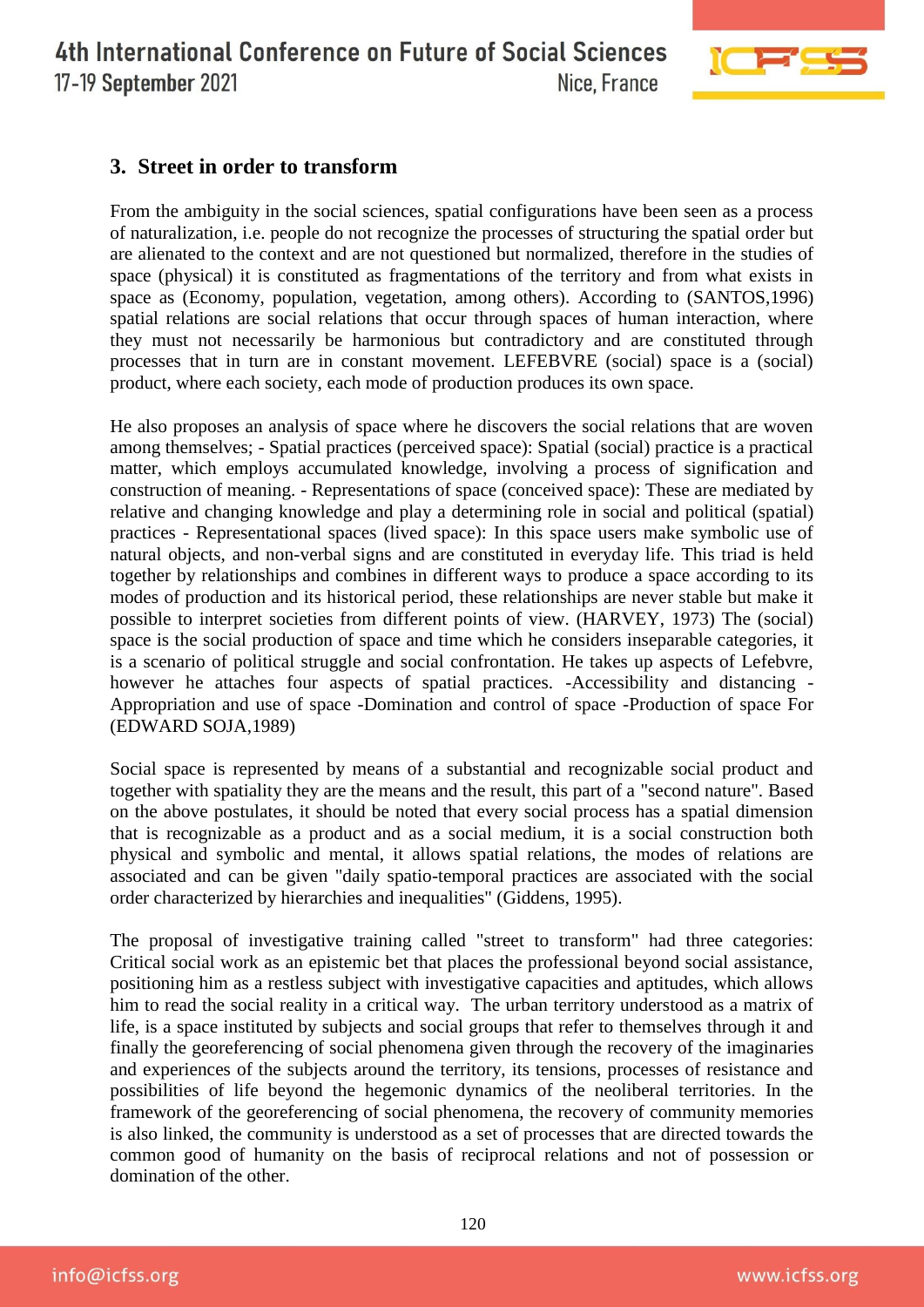

The formative research proposal with a territorial perspective was developed through two didactic strategies of an investigative nature: a) social cartography understood as a qualitative investigative technique, which is built collectively in which the subjects represent their imaginaries around the territory (the cartogram) being the language their unit of analysis; this allows the students to locate the sense and meanings that institute the social reality and the territorial matrix, but also enables a dialogue between actors that enhances the construction of collective knowledge (circles of the word ), which become transformation and are potential for agency at the individual and collective level.

The second didactic strategy is linked to the urban tour through a process of urban critical ethnography, through this process it was proposed to contrast the imaginary with reality in order to understand, explain and problematize social phenomena linked to social organization and community development in contemporary urban contexts, The traveler's notebook, ethnographic photography and street art were tools that allowed us to carry out an active participant observation exercise that made it possible to understand phenomena such as globalization and neoliberalism through the analysis of capital grabbing of common goods and its consequences for life in general.

In order to advance in the understanding of social theory and specifically to georeference social phenomena from cartography and the territorial journey, it is necessary to understand elements of what has been called horizontality, i.e. the spatial configuration of these phenomena, at first it must be said that spatial distribution will be the product of multiple forces in which the human and environmental factors intervene. At first, the georeferencing of the phenomena suggests that the phenomena have a spatial concreteness and this is determined by three elements: localization, location and scale in terms of absolute, relative and scalar. In the case of location it is important to have other references that can be determinant in the reading of a context or use of a research technique, some of them raised by the author Lynch as the paths, nodes, milestones, edges, among others. In the case of scale, it is necessary to take into account elements proposed by political geography and specifically Taylor (1994) who pointed out a tri-scalar structure applicable to the analysis of the phenomena of the micro-urban, the meso-state/nation and the global.

Secondly, in the study of horizontalities, it is necessary to talk about aspects of spatial distribution or deployment in order to extract as many elements of interpretation and understanding of social, political and economic relations as possible. These elements are density, type of distribution, pattern, regionalization (differentiation), according to the author these concepts are raised to see their relevance in the formulation of research questions in social phenomena.

## **4. Conclusion**

The debate on the epistemological referents of space, especially from the viewpoint of the verticalities that have been responsible for clarifying the discussion from the social sciences for the 20th century, is key and necessary to take as a point of reference the changes and contexts of human intervention with a view to interpreting or understanding social phenomena in both urban and rural areas.

Participatory community-based formative research from a transformative territorial perspective is based on the idea that people are the arbiters of their own presence in the world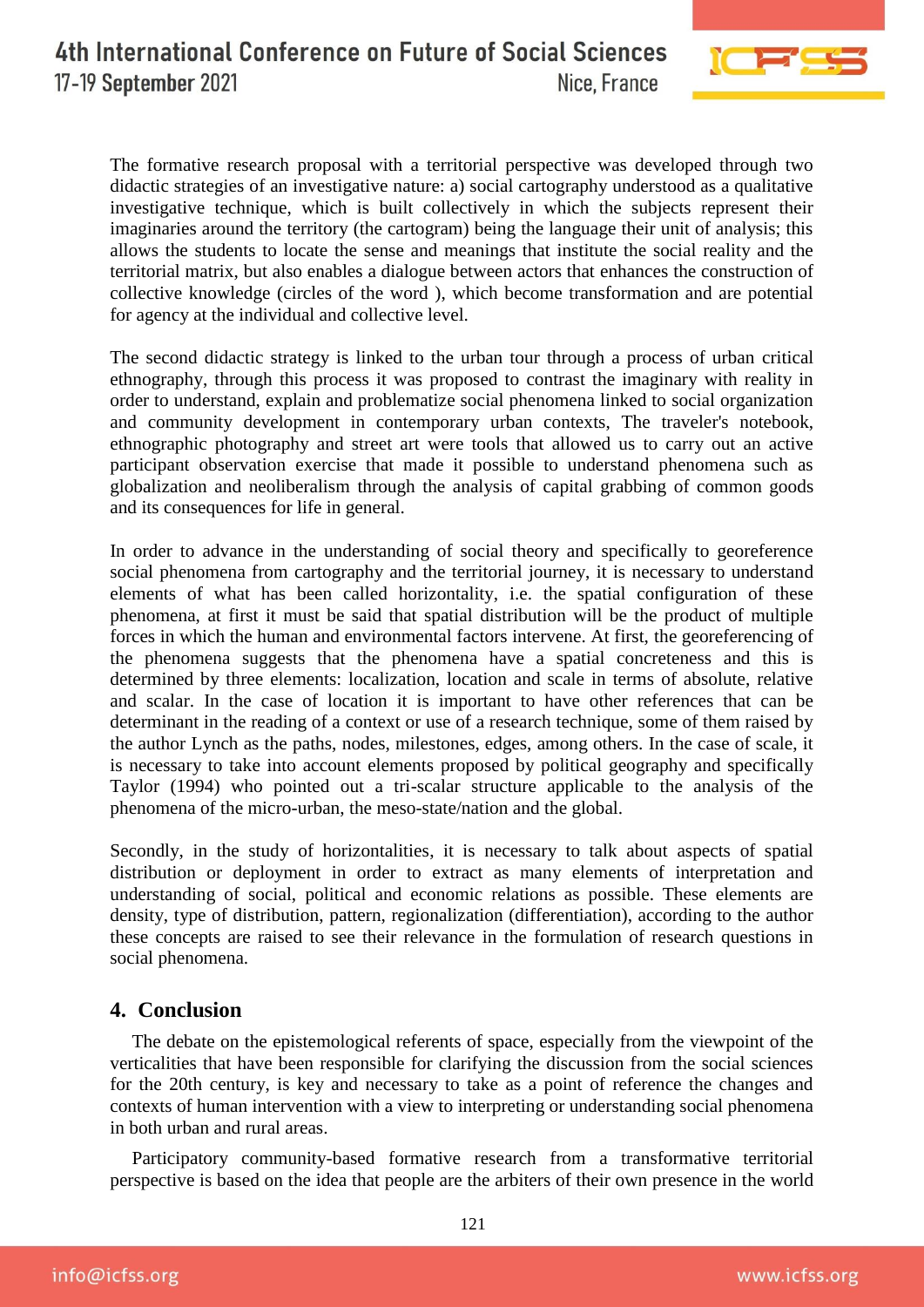

and therefore have in the territory the possibility and/or need to define and reinvent it according to their desires and needs (Harvey 2012). The role of social research is, in this context, to expand the interpretative universe around the conditions of life in contemporary cities towards the good living sumak kawsay.

This view forces us as Latin Americans to think the territory beyond the colonization imposed by the violence of the national states (i.e. Eurocentric modernity) and this in the urban context leads us to think of social phenomena from the horizontality and its georeferencing as a possibility to locate other territories in which daily practices are an alternative for life.

### **Acknowledgment:**

This article is the result of the scientific project Cartographies of the city; An analysis on the configuration of the contemporary city from the critical social work around the banks of the river Tunjuelo.

# **References**

Betancourt, m.; hurtado, l., porto-goncalves, c. (2013) territorial tensions and public development policies in the amazon. The cases of the isiboro-secure indigenous territory and national park in bolivia and the macarena special management area in colombia. Clacso-sida 2013 competition "studies on public policies in latin america and the caribbean: citizenship, democracy and social justice". Published at: http: // library. Clacso.edu.ar/gsdl/collect/clacso/index/ assoc / d9261.dir / trabajofinal.pdf

Cendales, l (2013) interweaving of popular education in colombia. Bogota ed from below.

- Harvey, d. (2003). The right to cities. International journal of urban and regional research, vol. 27, no. 4, 139-141. Harvey, d. (2013). Right to the city. The end.
- Harvey, d. (2012) rebel cities from the right of the city to the urban revolution (pp. 10-49). Salamanca: akal
- Harvey, d. 2007. Spaces of capital towards a critical geography. Madrid: akal editions.
- Herrera, l. & torres, k. 2017. Interculturality. Theoretical practical dialogues for the management of the cuenca canton, ecuador. Realis magazine, 7 (2), 5-30.
- Houtart, f. 2013. From common goods to the common good of humanity. Panama: editorial ruth casa.
- Herrera, l. (2020) territory and territoriality: theories in confluence and refutation universitas. Journal of social and human sciences, no. 32, pp. 99-120, 2020 salesian polytechnic university 2020 salesian polytechnic university
- Mariátegui, josé carlos (1975), as currents of leaf: o indigenismo seven essays of interpretation of the peruvian reality, alfa omega, são paulo.

Mignolo, walter (2004), histórias locais / projetos globais, ed. Ufmg, belo horizonte